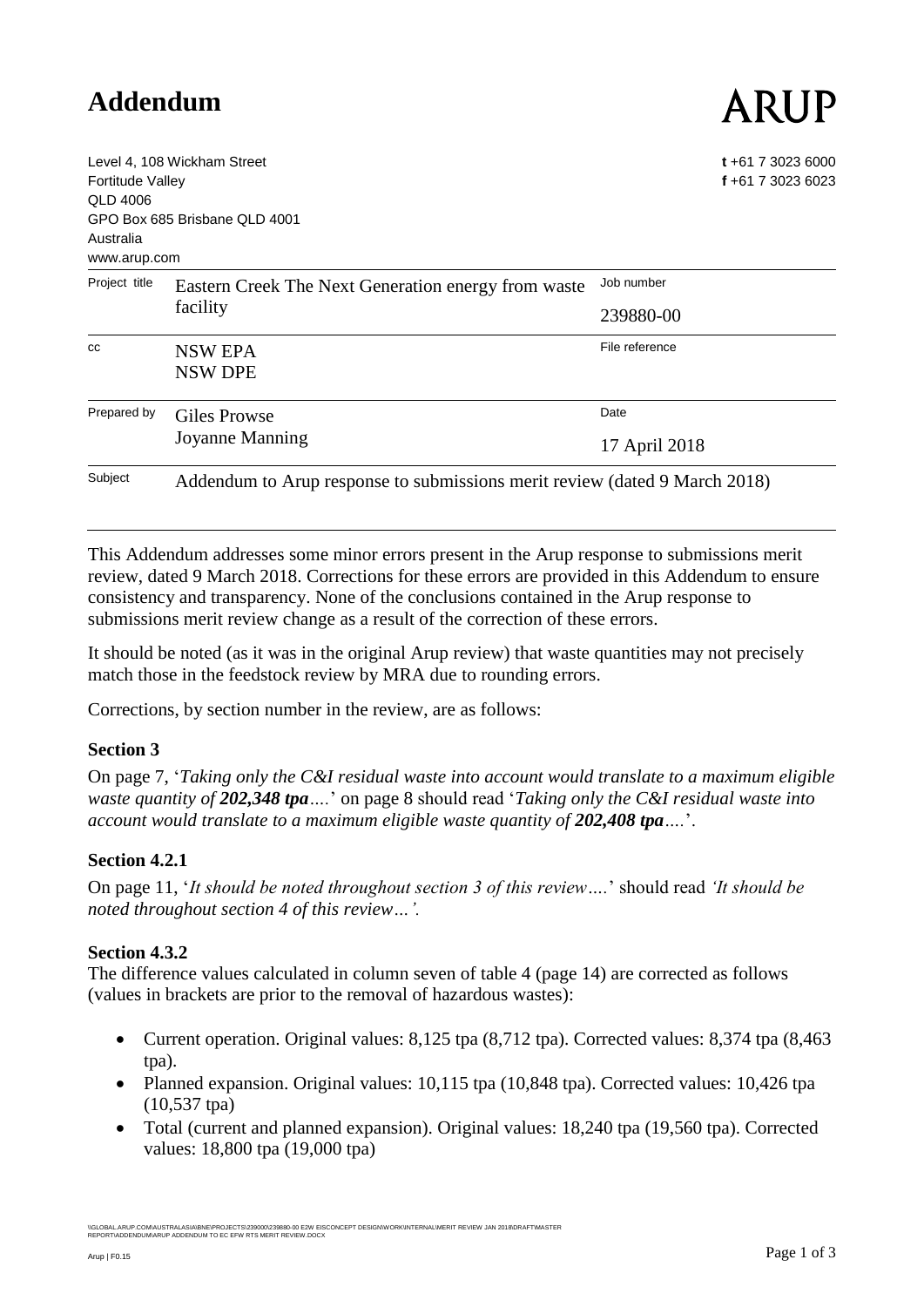# **Technical Note**

239880-00 17 April 2018

Correction of these difference values, which were presented to show the difference between original MRA values and Arup adjusted values, result in no change to the other figures presented in table 4.

### On page 14:

'*Therefore, the total amount of eligible waste from current operation at the Genesis MPC is estimated to be 33,853 tpa….*' should read '*Therefore, the total amount of eligible waste from current operation at the Genesis MPC is estimated to be 33,604 tpa…'*.

#### **Section 4.3.5**

The difference values calculated in column eight of table 7 on page 19 are corrected as follows:

- Current operation, total. Original value: 78,389. Corrected value: 78,329 tpa.
- Planned expansion, Genesis C&I dirty MRF. Original value: 139,500 tpa. Corrected value: 90,467 tpa

Correction of these difference values, which were presented to show the difference between original MRA values and Arup adjusted values, result in no change to the other figures presented in table 7.

Adjusted fuel mix, tpa for MRF residual in table 8 on page 21 should be 66,713 tpa (corrected from 66,653 tpa). This has a negligible effect on fuel mix percentages, and the overall adjusted NCV is still 13.10 MJ/kg.

#### **Section 4.4.3**

The adjusted eligible tpa for 3-bin FOGO received at a FOGO facility (column sixteen in table 12, page 28) should be 3,173 tpa (corrected from 3,137 tpa).

The adjusted eligible tpa for 3-bin FOFO received at a MRF facility (column sixteen in table 12, page 28) in table 12 should be 2,532 tpa (corrected from 2,533 tpa).

#### **Section 4.4.4**

There is a formatting error in table 15. The forth column '*MRA feedstock review…*' is erroneous and can be ignored.

Below table 15, *'MRA have assumed the above source separated quantities Table 15…'* on page 30 should read *'MRA have assumed the above source separated quantities in Table 15…'*.

In table 16 (column 12, page 33), '*adjusted eligible total (includes adjusted existing and adjusted potential), tpa'* for mixed commercial and industrial waste (C&I) should be 562,631 tpa (corrected from 572,165 tpa).

## **Section 5.1.2.1**

On page 43, paragraph 2, one word is corrected from 'deign' to 'design'.

#### **Section 8**

'*Taking only the C&I residual waste into account would translate to a maximum eligible waste quantity of 202,348 tpa….*' on page 61 should read '*Taking only the C&I residual waste into account would translate to a maximum eligible waste quantity of 202,408 tpa'.*

\\GLOBAL.ARUP.COMAUSTRALASIA\BNE\PROJECTS\239000\239880-00 E2W EISCONCEPT DESIGN\WORK\INTERNAL\MERIT REVIEW JAN 2018\DRAFT\MASTER<br>REPORT\ADDENDUM\ARUP ADDENDUM TO EC EFW RTS MERIT REVIEW.DOCX